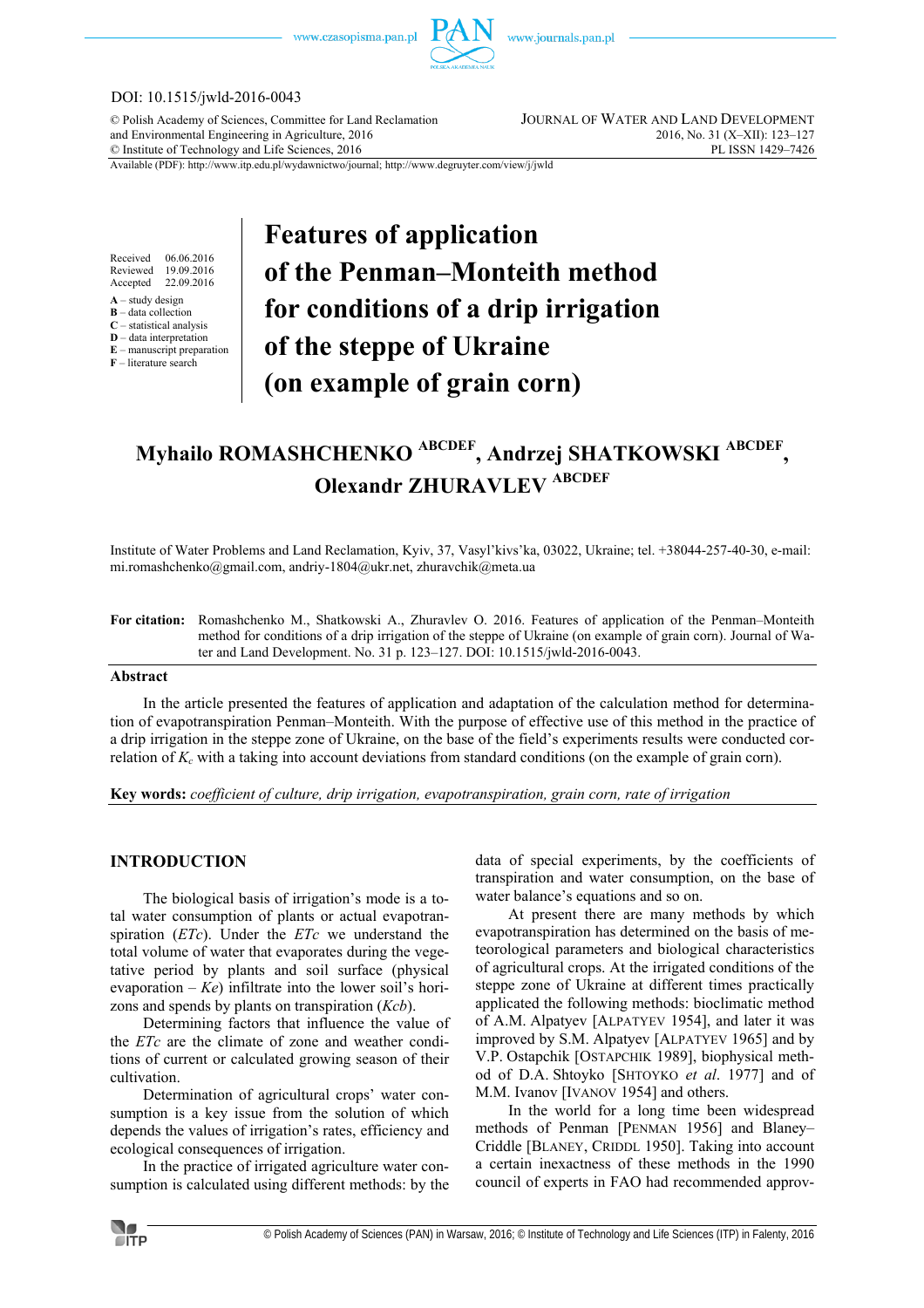ing of the combined method of Penman–Monteith as the standard for calculation of an etalon total evapotranspiration (*ETo*).

The method predicts determination of *ETo* of a hypothetical culture with a height of 0.12 m, the surface resistance of 70  $cm^{-1}$  and albedo of 0.23, similar to the a lawn grass with the same height in a phase of active vegetation and sufficiently moistured. Design equation of Penman–Monteith was determined from the equation of energy balance of soil surface, and the dependence of *ETc* to *ETo* displays a coefficient of a culture *Kc*, which describes the differences between a typical crop and standard lawn grass [ALLEN 2010; ALLEN *et al*. 1998; BLAINE 2008].

The values of *Kc* are typical values, expected for average *Kc* in standard climatic conditions that are defined as sub-humid climate (kind of steppe climate, most provided with precipitations) with the average daily minimal air humidity  $RH_{\text{min}} \approx 45\%$  and an average wind speed of 2 m∙s–1. Arid climate and higher wind speed causing an increase of *Kc*'s values [AL-LEN 2010; FARG *et al*. 2012; SUMNERA *et al*. 1998]. The climatic conditions of dry steppe of Ukraine  $(RH_{\text{min}} \approx 30\%, v \approx 3 \text{ m} \cdot \text{s}^{-1})$  differs from the typical FAO, so for the practical application of the Penman– Monteith method, is necessary to adjustment *Kc*, taking into the account deviations from standard conditions [KOKOVIHIN 2010].

#### **MATERIAL AND METHODS**

Field experiments were conducted on lands of SE "HH" Brylivske' Institute of Water Problems and Land Reclamation NAAS (dry steppe subzone – the climate is lukewarm, very dry) –  $46^{\circ}40'$  of north latitude, 33°12´ of east longitude, altitude – 17 m. Soil – dark brown residual alkaline light-loamy.

Experiments were conducted in the 2013–2015 years on a culture of a grain corn (hybrid DKC 5276 DEKALB®, FAO 460. For the recording of meteorological parameters used online weather station iMetos®, which was located directly on the experimental plot. *ETo* determined using CropWat 8.0. The actual evapotranspiration *ETc* determined using the internet station of soil moisture monitoring iMetos®SM/ ECHO/TNS/ECOD2, which was equipped with soil moisture sensors Watermark 200SS type on different depths of soil profile and distances from the point of water supply.

As *Kc* actually depends on the phase of culture's development, corn growing season was divided into three parts: an initial, middle and final phase.

#### **RESULTS AND DISCUSSION**

Determined that in a 2013 actual average daily evapotranspiration *ETc* differs from evapotranspiration *ETc* (FAO) calculated with a using of the cultures coefficient *Kc* (FAO) (Fig. 1). Thus, during the period "emergence of seedlings – headling of panicles" (I decade of May – III of June) and from the milk ripeness before harvesting (II decade of July – I of September) *ETc* (FAO) exceeds the actual average daily evaporation *ETc* respectively on 2.0 and 2.8 mm.



Fig. 1. Daily evapotranspiration and *Kc* of corn – 2013 year; source: own study

From the headling of panicles to milky ripeness (ІІІ decade of June – ІІ of July) *ЕТc* (FАО) is less than the actual evaporation at average on  $10 \text{ m}^3 \cdot \text{ha}^{-1}$ . At time of corn's emergence seedling *Kc* (FAO) was 0.65, that in conditions of 2013 was at 4.7 times higher than actual *Kc*.

Within a May and I–II decades of June *Kc* (FАО) correspondently was in 3/1 and 1.2 times higher than actual value of *Kc*. From venting of panicles to milky ripeness (crucial period as for water consumption) *Kc* (FAO) was on 10% lower than the actual *Kc*. During maturation (from milk to full ripeness) *Kc* (FAO) once again exceeds the actual value at 1.5 times and at the first week of September – in 11 times.

During corn's growing season (May–September) in 2013 precipitations were equal to 138 mm (middle dry). By the appointment of irrigations by instrumental method were conducted 30 vegetation watering's with an irrigation rate 450 mm, total water consumption was equal to 594.9 mm. Lower *ЕТc* (actual) in 2013 (in comparison with 2014–2015) was associated with low temperature mode and rainy weather in July, when  $ETo = 5.79$  mm⋅day<sup>-1</sup> (in the 2014–2015 –  $7.37-7.35$  mm⋅day<sup>-1</sup>).

Appointment of irrigations by the method of Penman–Monteith required holding of 5 additional vegetation watering's, which, increased irrigation rate and total water consumption at 75.0 and 71.2 mm correspondently. The productivity of dry grains (14% humidity) by the different methods of irrigation appointment was within 16.8–17.1 t⋅ha<sup>-1</sup> (by  $LSD_{0.5}$  =  $0.7$  t⋅ha<sup>-1</sup>).

By the method of Penman–Monteith in 2014 from germination to the  $I<sup>st</sup>$  decade of June and from  $I<sup>st</sup>$ decade of August to harvesting the total average daily evaporation exceeded actual accordingly on 2 and 3 mm (Fig. 2). At the same time from the second dec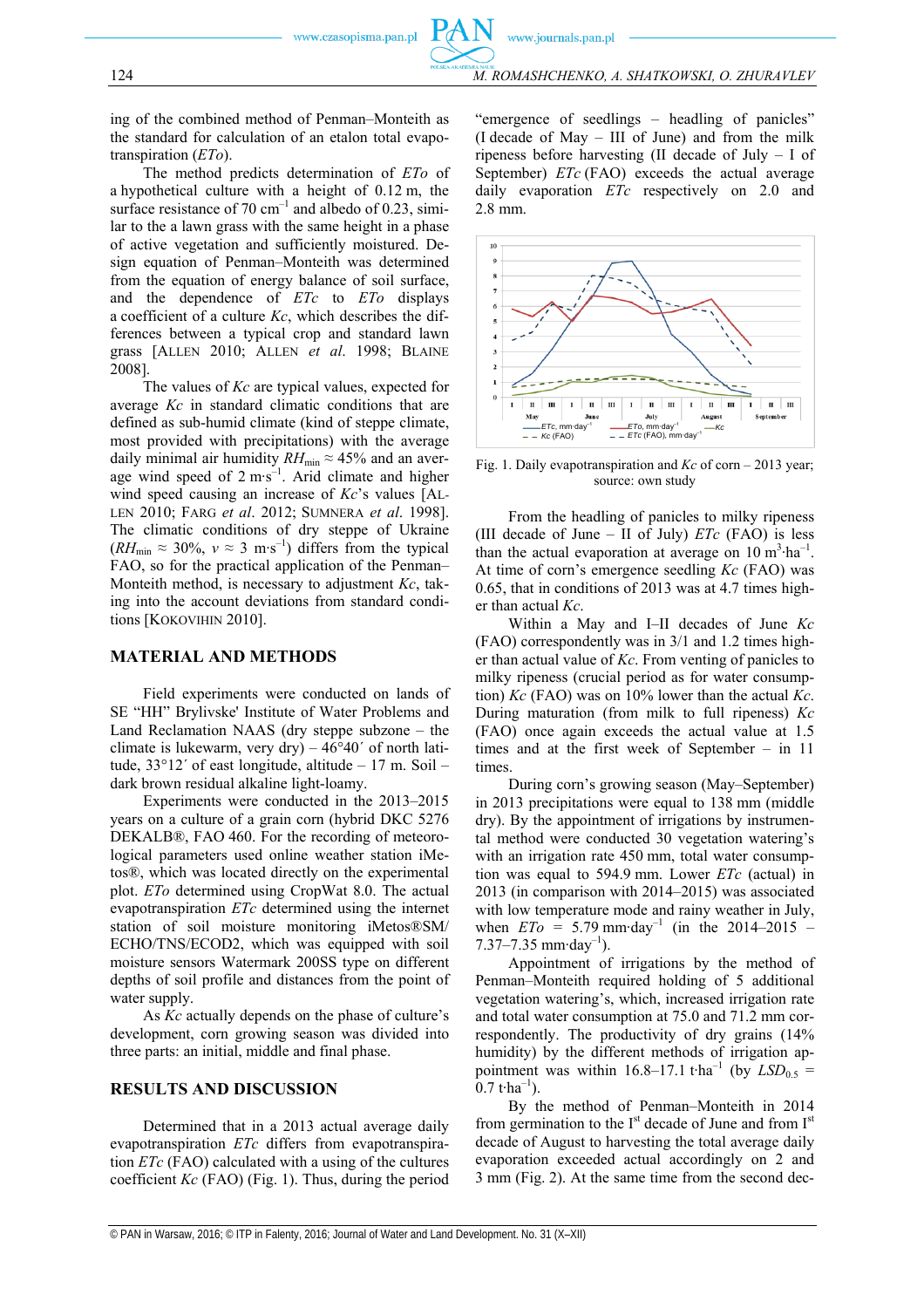www.czasopisma.pan.pl

ade of June to the third decade of July, on the contrary – the average daily evaporation reduced on 2 mm. *Kc* (FAO) at the initial and final phases of the culture's development exceeded actual respectively at the 65 and 85%, and in the middle of the season, on the contrary – was lower on 20%. Over the vegetation period of 2014 dropped out 145.6 mm of precipitations (middle dry year). By the appointment of irrigation by instrumental method were conducted 38 vegetation irrigations with an irrigation rate 570 mm, total water consumption was equal to 736.9 mm. Appointment of watering's by the method of Penman–Monteith required 4 additional vegetation watering's, which, respectively, has increased the irrigation rate and total water consumption on 60.0 and 54.4 mm. Grain's yield by the different methods of irrigation's terms appointment was within 17.1–17.5 t⋅ha<sup>-1</sup>  $(LSD<sub>0.5</sub>$  =  $0.6$  t⋅ha<sup>-1</sup>).

According to Penman–Monteith's method at 2015 from germination till I decade of June and from the II decade of August to harvesting the total average daily evaporation had exceeded the actual on 2 mm. While, as from the II decade of June till I decade of July, on the contrary – the average daily evaporation had reduced on 1 mm. *Kc* (FAO) at the initial and final phases of the culture's development exceeded the actual on 75 and 80% accordingly, and in the middle of the season, on the contrary – was lower on 10% (Fig. 3).



Fig. 2. Daily evapotranspiration and *Kc* of corn – 2014 year; source: own study



Fig. 3. Daily evapotranspiration and *Kc* of corn – 2015 year; source: own study

In 2015 dropped out 335.2 mm of precipitations (medium humid), which led to increasing of corn's vegetation period on a one decade, compared to the 2013–2014 years. According to appointment of irrigations by the instrumental method were conducted 25 waterings with an irrigation rate of 375.0 mm, total water consumption was equal to 784.1 mm. Appointment of waterings by the method of Penman– Monteith required 7 additional waterings, which, respectively, increased the irrigation rate and total water consumption on 105.0 and 103.5 mm. The yield of dry grains (14%) by the different methods irrigation's terms appointment was within 16.8–17.0 t⋅ha<sup>-1</sup> (by  $LSD<sub>0.5</sub> = 0.8$  t⋅ha<sup>-1</sup>).

Thus, for a three years of investigations *Kc*-actual although it was slightly different, but its relationship to the *Kc* (FAO) is clearly correlated in time, that gives us possibility for further calculations of the average daily evaporation by the method of Penman–Monteith, adopt the average value of *Kc*-accepted (*Kc*(actual.)) (Fig. 4). Can state that the value of *Kc*(ac.) for the culture of corn in the conditions of steppe differs from typical *Kc* (FAO). Thus, at the initial stage of development of corn *Kc* (FAO) was higher than *Kc*-ac. from 225 to 20%, what, as calculations show, is a consequence of excessive irrigation during this period approximately 100 mm. Within the season (II decade of June – III decade of July), when observed the critical period as for corn's water consumption,  $Kc$  (FAO) on the contrary – at 10–15% lower than the *Kc*(ac.) which, in turn, already causes moisture deficit within 40–50 mm. From the beginning of the final phase up to harvesting of grain, *Kc* (FAO) again exceeds *Kc*(ac.) at 20–215%, causing over watering at 50–60 mm.



Fig. 4. Dynamics of changes during the growing season of corn and the ratio of *Kc* (FAO) and *Kc*(ac.); source: own study

For determination of *ETc* of corn for grain should have *ETo* calculated by the method of Penman–Monteith (in the program "*ETo* Calculator" or other) for a certain period of time (day or decade) multiplied on the corresponding average decade value of the crops coefficient (Tab. 1).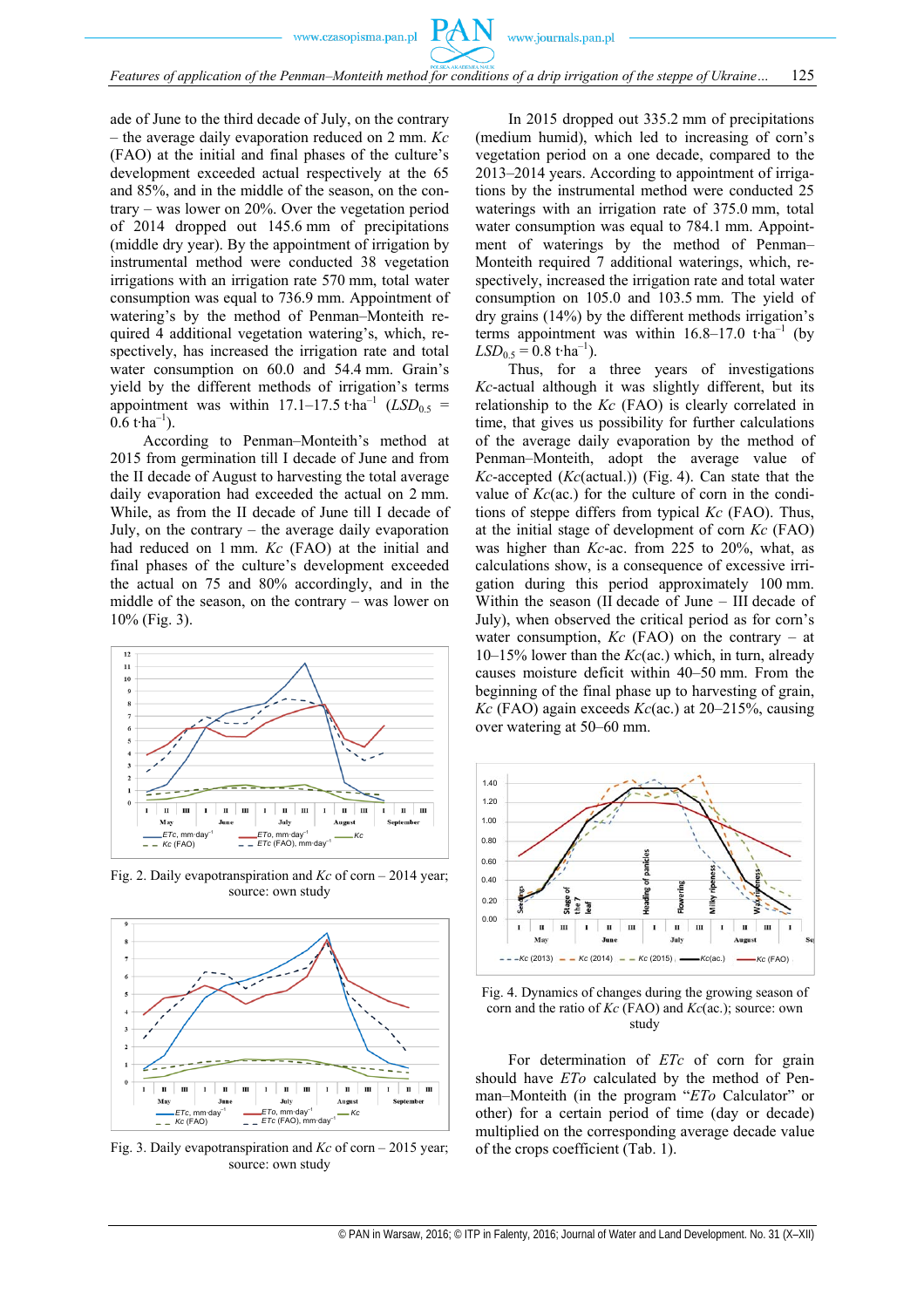| Table 1. Average decade values of corn's coefficient Kc |
|---------------------------------------------------------|
|---------------------------------------------------------|

|  | May                    |  | June |  |                                         | July |  |  | August |  |  | Sep-<br>tember |
|--|------------------------|--|------|--|-----------------------------------------|------|--|--|--------|--|--|----------------|
|  |                        |  |      |  | Ш                                       |      |  |  |        |  |  |                |
|  | $0.20 \, 0.30 \, 0.64$ |  | 1.00 |  | 1.18 1.35 1.35 1.35 1.20 0.80 0.40 0.24 |      |  |  |        |  |  | 0.10           |

Source: own study.

Using software CropWat [FARG *et al*. 2012; KOKOVIHIN 2010], iMetos (application "Irrimet") is convenient to use the data of Table 2.

**Table 2.** Coefficient *Kc* for corn by conventional phases of development

| Conventional phase of plants<br>development | Data            | Kс    |
|---------------------------------------------|-----------------|-------|
| Initial                                     | 05 of May       | 0.20  |
| Early middle                                | 25 of June      | 1.35  |
| Termination of the middle                   | 25 of July      | 1.35  |
| Almost final phase                          | 05 of September | 0 1 O |

Source: own study.

#### **CONCLUSIONS**

1. By results of researches established that the value of the actual cultures coefficient *Kc* for grain corn in the conditions of steppe of Ukraine differs from the typical *Kc* (FAO).

2. At the initial and final stages of development of corn *Kc* (FAO) is higher than the actual value on 20 to 225%, and in the middle of the season, on the contrary – is lower on  $10-15%$ . This leads to an excessive irrigation at the beginning and end of the growing season of corn and to the moisture's content deficit at the critical period of plants development.

3. Considering the clear correlation of *Kc* (FAO) and *Kc*(ac.) for determination of the actual evapotranspiration (*ETc*) of grain corn plants in the conditions of a drip irrigation in the steppe of Ukraine recommended using of the corrected values of *Kc* (Tab. 1, 2).

#### **REFERENCES**

- ALLEN R.G. 2010. Penman-Monteith evapotranspiration calculations: Reference *ET* and crop coefficients [online]. Colorado Evapotranspiration Workshop March 12, 2010 pp. 124. [Access 06.06.2016]. Available at: http://ccc.atmos.colostate.edu/ET\_Workshop/pdf/2\_Alle n.pd.
- ALLEN R.G., PEREIRA L.S., RAES D., SMITH M. 1998. Crop evapotranspiration – Guidelines for computing crop water requirements. FAO Irrigation and Drainage Paper. No. 56. Rome. FAO pp. 300.
- ALPAT'EV A.M. 1954. Vlagooboroty v prirode i ikh preobrazovaniya [The hydrological cycles in nature and their transformation ]. Leningrad. Gidrometeoizdat pp. 322.
- ALPAT'EV S.М. 1965. O polivnykh rezhimakh sel'skokhozyajstvennykh kul'tur. V: Oroshaemoe zemledelie v evropejskoj chasti SSSR [About the irrigation modes of agricultural crops. In: Irrigated agriculture in the European part of the USSR] Мoskva. UROZHAY p. 185–190.
- BLAINE H. 2008. Crop coefficients [online]. Davis. University of California pp. 52. [Access 06.06.2016]. Available at: http://ucanr.edu/sites/irrigation and soils /files/ 93370.pdf
- BLANEY H.F., CRIDDLE W.D. 1950. Determining water requirements in irrigated areas from climatologically and irrigation data. Washington. US Soil Cons. Serv. SCS-TR-96 pp. 48.
- FARG E., ARAFAT S.M., ABD EL-WAHED M.S., EL-GINDY A.M. 2012. Estimation of evapotranspiration *ETc* and crop coefficient *Kc* of wheat, in south Nile Delta of Egypt using integrated FAO-56 approach and remote sensing data. The Egyptian Journal of Remote Sensing and Space Sciences. No. 15 p. 83–89.
- IVANOV N.N. 1954. Ob opredelinii velichin isparyaemosti [On the determination of the evaporability value's]. Izvestiya VGO. No 2. Т. 6 p. 189–196.
- KOKOVІKHІN S.V. 2010. Perspektivi vikoristannya metodu Penmana-Montejta dlya vstanovlennya evapotranspіracіi v umovax zroshennya Pіvdnya Ukraini [Prospects of using of the Penman-Monteith method for establishing of evapotranspiration in the conditions of irrigation on the South of Ukraine]. Zroshuvane zemlerobstvo. Vip. 54 p. 280–286.
- KOKOVІKHІN S.V. 2011. Prognozuvannya vodopotrebi sіl's'kogospodars'kikh kul'tur ta formuvannya grafіkіv polivіv z vikoristannyam programi «CROPWAT» [Prediction of water needs of agricultural crops and formation of irrigation schedules using the program «CROPWAT»]. Zroshuvane zemlerobstvo. Vip. 55 p. 298–303.
- OSTAPCHIK V.P. 1989. Informacionno-sovetuyushchaya sistema upravleniya orosheniem [Information and advising system of irrigation's management]. Kiev. Urozhaj pp. 248.
- PENMAN H.L. 1956. Evaporation. An introductory survey. Netherlands Journal of Agricultural Science. Vol. 4 p. 9–29.
- SHTOYKO D.A., PYSARENKO V.A., BYCHKO O.S., YELA-ZHENKO L.I., 1977. Rozrakhunkovі metodi viznachennya sumarnogo viparovuvannya і strokіv polivu sіl's'kogospodars'kikh kul'tur [Calculated methods for determining of total evaporation and terms of crops's irrigation]. Zroshuvane zemlerobstvo. Vol. 22. p. 3–11.
- SUMNER D. M., JACOBS J.M. 2005. Utility of Penman– Monteith, Priestley–Taylor, reference evapotranspiration, and pan evaporation methods to estimate pasture evapotranspiration. Journal of Hydrology. Vol. 308. Iss.  $1-\overline{4}$  p.  $81-\overline{1}04$ .